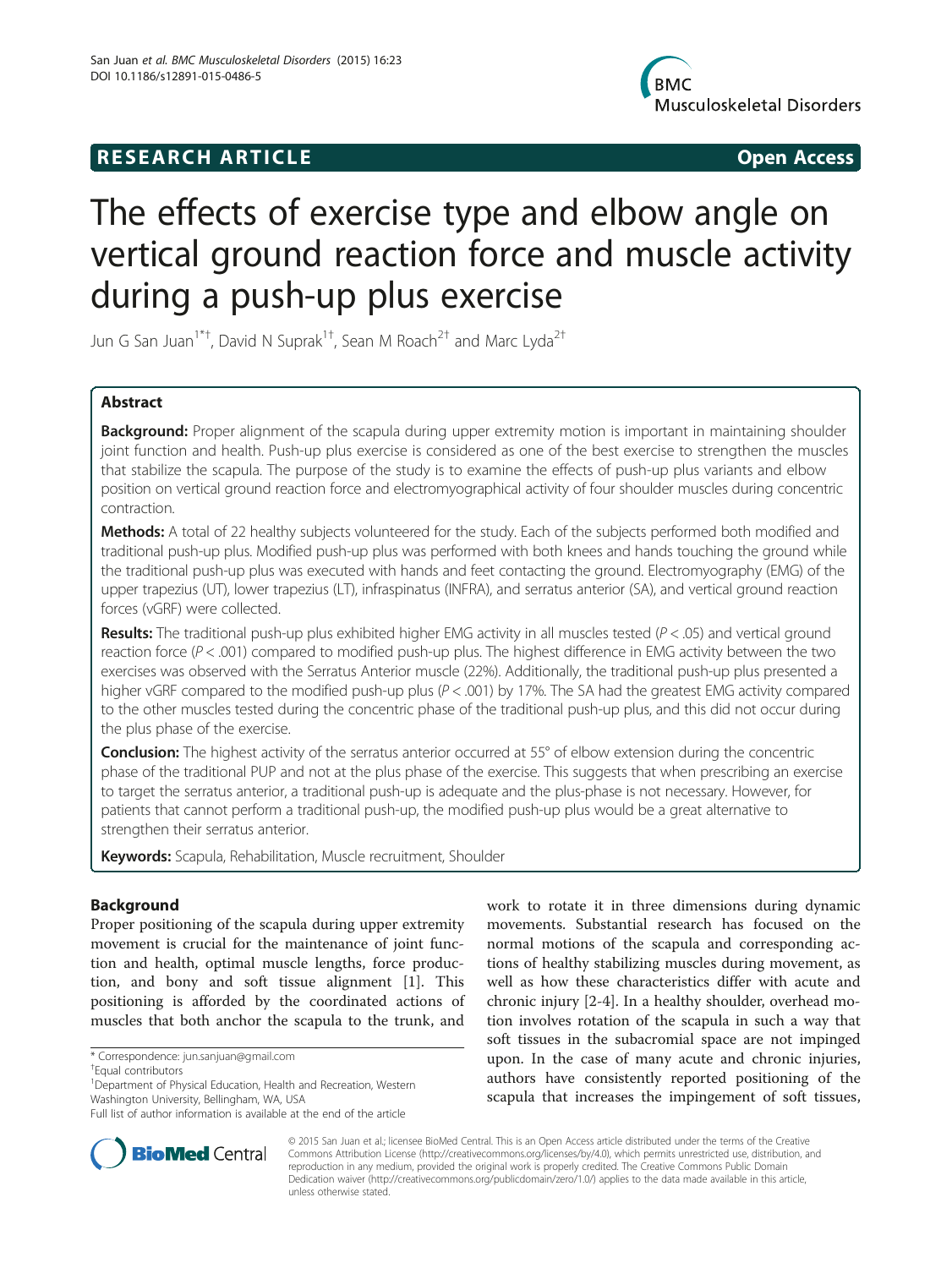and results in pain [[5-7](#page-7-0)]. For this reason, one of the chief objectives in the rehabilitation of shoulder injuries is reestablishing proper scapular positioning during movement. This is often done using several variants of the push-up exercise [\[8\]](#page-7-0). The push-up plus (PUP) exercise, a commonly prescribed push-up variant to target scapular muscle stabilizers, is characterized by a standard pushup motion with a protraction of the scapula upon completion of the push-up repetition [[8\]](#page-7-0). Additionally, the PUP has been shown to result in substantial activation of the scapular stabilizer muscle [\[9](#page-7-0)].

Many authors have reported that the forces encountered and the activation levels of muscles primarily involved in many push-up variants increase with the intensity of the push-up exercise (i.e., on knees, traditional push-up, feet on exercise ball, slings) [[10-13](#page-7-0)], while the activation of the scapular stabilizing muscles seems to depend on a combination of the weightbearing demand and degree of arm elevation during the movement [\[8,14,15](#page-7-0)]. Both traditional and modified push-up plus variants have been shown to elicit greater activation of the serratus anterior muscle compared to that of the upper trapezius. In fact, Decker et al. [[14\]](#page-7-0) reported that SA activation in the modified push-up plus was equivalent to that in the traditional variant, with a lower arm elevation and, even with the lower weightbearing demand [\[14,16\]](#page-7-0). However, the wall push-up elicited a high upper trapezius/serratus anterior ratio [\[17](#page-7-0)]. The literature suggests that proper activation of the stabilizing musculature is a major contributor to optimal performance during upper extremity movements, and helps to prevent excessive stresses on associated soft tissues [\[18](#page-7-0)]. Therefore, prevention and treatment of shoulder injuries has traditionally included the prescription of many variations of the push-up exercise [\[14,19](#page-7-0)]. Although a substantial body of research is available regarding muscle activation levels during various push-up exercises, these studies have used only static postures or differences in the overall muscle activity, and have not incorporated measures of the forces required, in order to support and accelerate the body weight [\[13,15,20-24](#page-7-0)]. Similarly, studies examining force output during these variants have focused either on peak and/or average forces across the range of motion (ROM) during a dynamic motion [[25](#page-7-0),[26](#page-7-0)] or forces exerted at discrete positions within the ROM [[16](#page-7-0)]. These are two areas that need further study, given that muscle lengths and external torques are altered throughout the push-up ROM, leading to changes in scapular kinematics [\[27](#page-7-0)]. As a result, the purpose of this study was to examine the effect of push-up plus variant type (traditional vs. modified) and elbow position (5° increments across the range of motion from 100° to full extension) on electromyographical activity of four stabilizer muscles (upper trapezius, lower trapezius, serratus anterior, and infraspinatus) and vertical ground reaction force during concentric phase of the motion. We hypothesized that the traditional PUP would result in higher EMG activity and vertical ground reaction forces compared to the modified PUP.

# **Methods**

#### **Participants**

A total of 22 healthy subjects, 18 males and 4 females,  $(28.4 \pm 10.1 \text{ y/o}, 176.9 \pm 7.9 \text{ cm}, 75.3 \pm 10.3 \text{ kg}) \text{ volume}$ teered for the study. All of the subjects had previous experience in performing the traditional push-up and resistance training. Subjects were included only if they have no history of injury to the shoulder requiring surgery or rehabilitation and if they did not have any documented neurological disorders. The research study was approved by the Western Washington University institutional review board. Each subject signed a consent form and the rights of the subjects were protected. In addition, consent for use of images for publication was obtained from each subject (Figure [1\)](#page-2-0).

All testing was completed in a single session and performed on the dominant upper extremity. The dominant upper extremity was defined as the arm that the subject will use to throw a ball. Subjects performed a standardized warm-up procedure including Codman's pendulums and stretches for the rotator cuff muscles on both arms. Codman's pendulum exercises were performed with subjects bent over with the non-dominant hand on a table, and holding a 1.13 kg weight in their dominant hand, letting the weight hang down at arm's length. Subjects performed one set of 15 repetitions of arm circles, both clockwise and counterclockwise, followed by one set of 15 repetitions of a back and forth movement in the sagittal plane. Stretches consisted of holding a static external and then internal rotation position, both with the shoulder abducted to approximately 90°, for two sets of 15 seconds each.

# Kinematic and kinetic data

The kinematic measurement (Simi Motion, Unterschleissheim, Germany) was utilized to track two-dimensional elbow kinematics across the range of motion of the exercise (Figure [1\)](#page-2-0). A single high speed camera (Basler, Ahrensburg, Germany) set at 120 Hz, was used to collect elbow kinematics. This system consists of tracking active markers that were placed on the lateral acromion, lateral epicondyle and ulnar styloid process. The camera was positioned 3.8 m away from the subject at an angle of approximately 55° from parallel to each subject's body so that the field of view would remain perpendicular the arm throughout the ROM [[27](#page-7-0)]. Vertical ground reaction force (vGRF) was measured using a force plate (Bertec, Columbus, OH) across the range of motion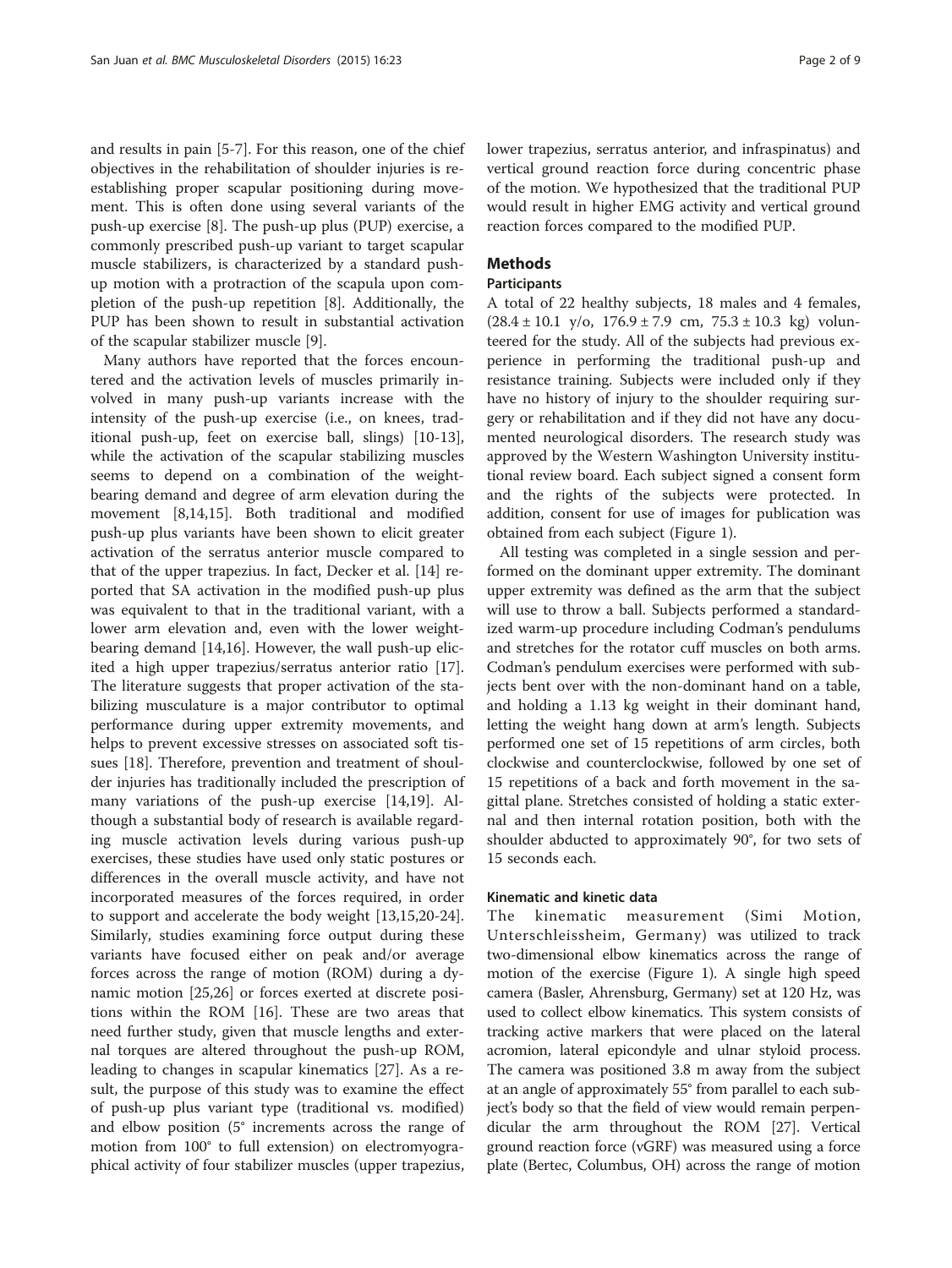<span id="page-2-0"></span>

during execution of each exercise. vGRF data were collected at a frequency of 1000 Hz.

# Electromyography

The Telemyo DTS telemetry (Noraxon, Scottsdale, AZ) EMG system was used to collect muscle activity data. EMG data were collected at 1500 Hz. The unit provided signal amplification, band pass filtering  $(10 - 1000 \text{ Hz})$ , common mode rejection ratio of 100 dB and a final gain of 500. All data were ECG reduced, full-wave rectified, and smoothed using root mean square (10 ms window) through MyoResearch XP Master Ed 1.08 software (Noraxon, Scottsdale, AZ). Disposable Trace 1 (NIKOMED, Huntington Valley, PA) Ag/AgCl surface electrodes were placed on the subject's dominant arm over the upper trapezius, infraspinatus, lower trapezius and serratus anterior along their primary muscle fiber directions (Figure 1). All muscle locations were determined based on the recommendations by Cram et al. [\[28\]](#page-7-0). The pair of electrodes were positioned so that the edges were touching with an inter-electrode distance of 2.5 cm [\[14](#page-7-0)]. Before the electrodes were placed on the subject, an alcohol wipe pad was used to clean the skin to help reduce skin impedance.

## Experimental procedures

Kinematic measurements, EMG and ground reaction force data were all internally synchronized. Maximum voluntary isometric contractions (MVC) were collected to normalize EMG amplitude using previously documented procedures [[29](#page-7-0)]. All MVC was done with the subject in a seated position. For the upper trapezius, subjects were asked to position their arm at 90° of abduction and elbow flexed at 90° while the investigator resisted forceful shoulder abduction with a hand positioned at the elbow. For the infraspinatus, subjects were asked to flex their elbow at 90° while arm at the side. A towel was positioned between the elbow and the side of the body to prevent abduction during maximal exertion. Then the subject was instructed to maximally externally rotate the shoulder while resistance was applied at the wrist. For the lower trapezius, a combination of adduction and extension of the shoulder was resisted by the investigator on the elbow while the elbow was flexed at 90° and the shoulder was elevated at 20°. For the serratus anterior, the subject was positioned at 90° of shoulder and elbow flexion and 90° of shoulder internal rotation. The subject was then asked to horizontally adduct the shoulder while resistance was applied on the subject's fist. All normalization procedures were performed by the same examiner.

During execution of the PUP variants, subjects were instructed to position their hands on the force plate, aligning their index finger lateral to their acromion. While maintaining an angle of approximately 180° between the upper and lower body, subjects were asked to perform two variations of the PUP exercise (Figure 1), consisting of both a traditional PUP (supported on hands and feet) and modified PUP (supported on hands and knees). Subjects practiced these two conditions, attempting to lower and raise the body during task execution at a pace of four seconds per repetition (two seconds down, two seconds up). Subjects were asked to perform three continuous repetitions in each of the two conditions. During the execution of the push-up plus, the investigator made sure that the subject's posterior thorax was rounded or curved at the end of the push phase. Subjects were afforded a rest period of at least one minute after each trial to minimize the effects of fatigue. The PUP conditions (modified vs. traditional) were randomized between subjects. A block of wood with a height of 10 cm was positioned in the middle of the force plate to standardized the depth of the eccentric phase of the PUP across subjects. The block was positioned so that the subjects would touch it by their sternum along their nipple line. The base of the hand and the index finger were marked with a tape on the force plate to ensure consistency with hand placement between trials.

#### Statistical analysis

SPSS, version 20.0, was used for statistical analysis. Twoway repeated measures analysis of variance (ANOVA)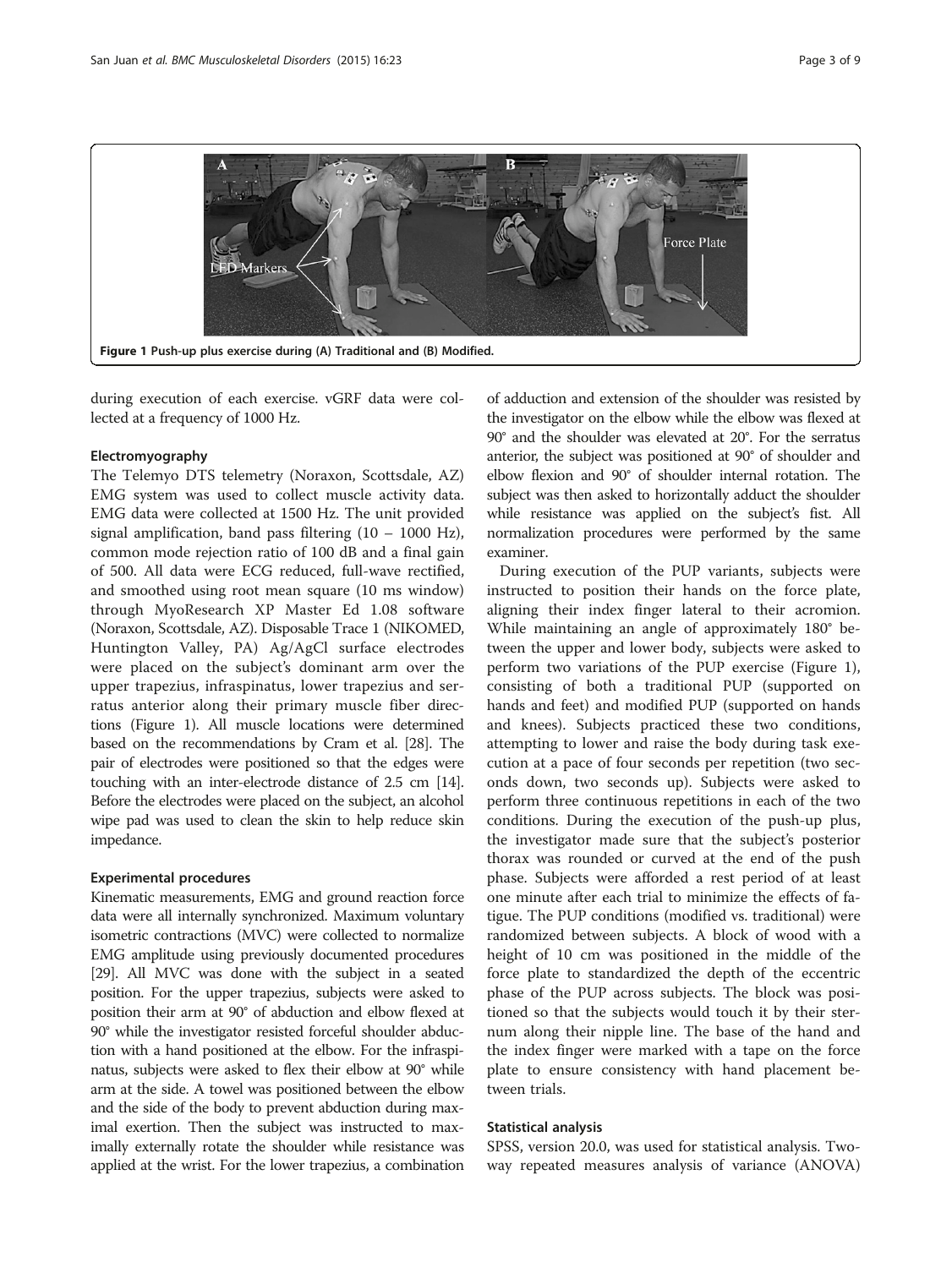were conducted to determine the effect of the exercise variant (traditional vs. modified) and elbow position (5° increments from 100° flexion to full extension) on the normalized EMG activity of each muscle of interest (upper trapezius, lower trapezius, serratus anterior, and infraspinatus) and on vGRF normalized to body weight (BW). Greenhouse-Geisser correction was implemented if Mauchly's test revealed that the data violated the assumption of sphericity. Simple effects analyses were conducted for significant interaction effects using multivariate ANOVA. Bonferroni post-hoc procedures were conducted in the case of significant main effects. The criterion for statistical significance was set at the  $P = .05$ level.

# Results

No significant interaction effect was found between exercise variant and elbow angle on UT EMG level  $(F[1.84,$  $38.53$ ] = .97,  $P = .382$ ) (Figure 2A). UT activation was significantly greater in the traditional versus the modified variant  $(F[1,21] = 17.15, P < .001)$  $(F[1,21] = 17.15, P < .001)$  $(F[1,21] = 17.15, P < .001)$ , with a mean difference of 8%. UT activation was significantly affected by elbow angle  $(F[2.17, 45.65] = 7.81, P = .001)$ , with a significant quadratic decrease in UT activation with elbow extension,

as indicated by polynomial contrast  $(F[1,21] = 9.29)$  $(F[1,21] = 9.29)$  $(F[1,21] = 9.29)$ ,  $P = .006$ ).

There was a significant exercise variant by elbow angle interaction effect on LT activation  $(F[2.64, 55.52] = 3.57,$  $P = .024$ ). Simple effects analyses revealed a significant effect of elbow angle on LT activation in both traditional  $(F[1,21] = 49.41, P < .001)$  $(F[1,21] = 49.41, P < .001)$  $(F[1,21] = 49.41, P < .001)$  and modified  $(F[1,21] = 34.30,$  $(F[1,21] = 34.30,$  $(F[1,21] = 34.30,$  $P < .001$ ) push-up variants. Graphical examination of the data (Figure 2B) indicates that LT activation increased sharply in both conditions until approximately 70° of elbow extension, with a more pronounced increase noted in the traditional condition. LT activation began to decrease again at approximately 50° and 40° elbow extension in the modified and traditional conditions, respectively. Simple main effects analyses also showed that traditional PUP had significantly higher LT EMG activity than modified PUP  $(P < .001)$  across all elbow positions, with a mean difference of 9.5%.

There was a significant exercise variant by elbow angle interaction effect on SA activation  $(F[2.62, 54.93] = 3.52,$  $P = .026$ ). Simple effects analyses revealed a significant effect of elbow angle on SA activation in both traditional  $(F[1,21] = 28.59, P < .001)$  $(F[1,21] = 28.59, P < .001)$  $(F[1,21] = 28.59, P < .001)$  and modified  $(F[1,21] = 62.68,$  $(F[1,21] = 62.68,$  $(F[1,21] = 62.68,$  $P < .001$ ) push-up variants. Graphical examination of the

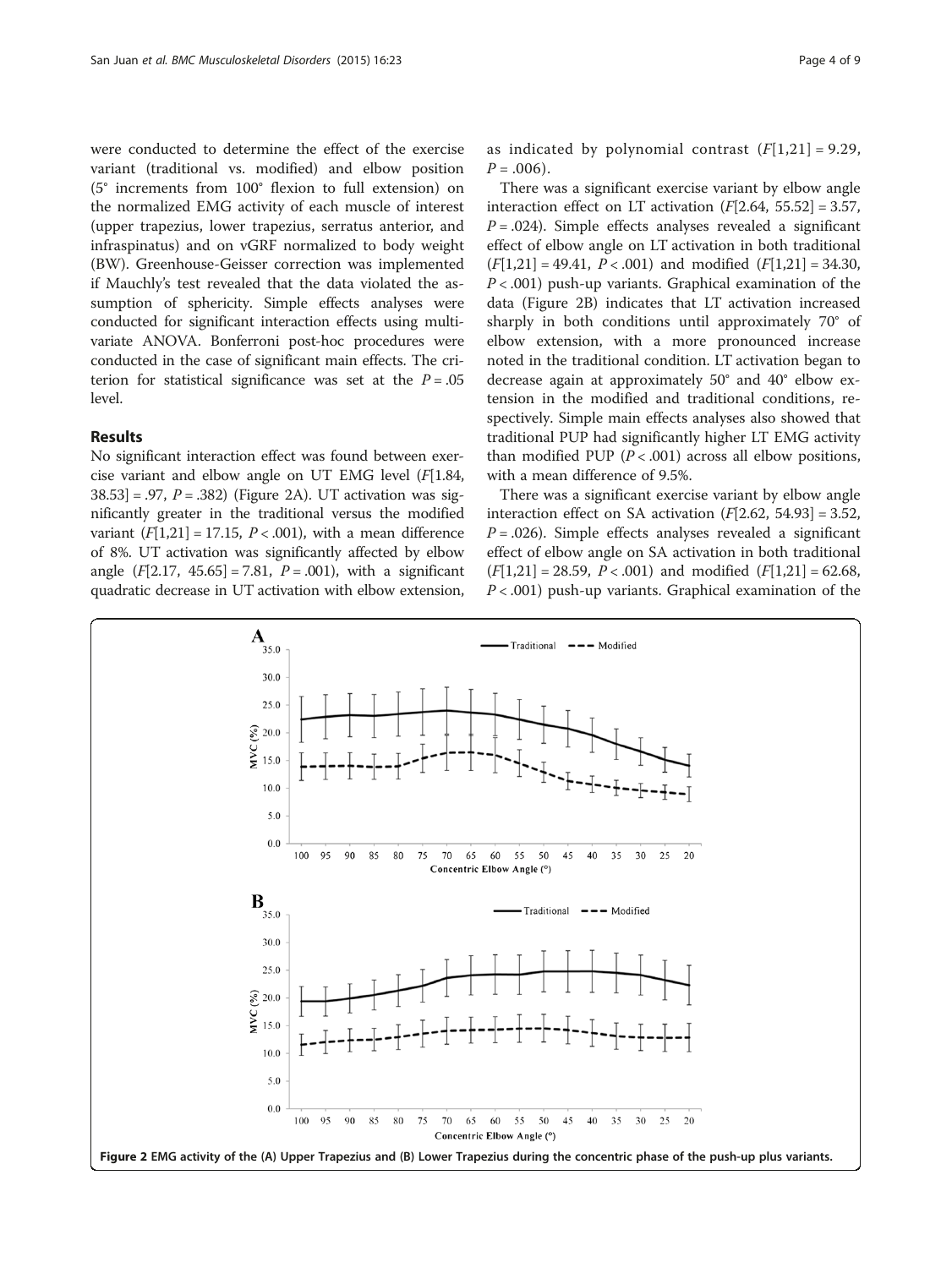There was a significant condition by elbow angle interaction effect on INF activation  $(F[2.69, 56.45] = 6.13,$  $P = .002$ ). Simple effects analyses revealed a significant effect of elbow angle on INF activation in both traditional  $(F[1,21] = 125.62, P < .001)$  $(F[1,21] = 125.62, P < .001)$  $(F[1,21] = 125.62, P < .001)$  and modified  $(F[1,21] = 130.08,$  $(F[1,21] = 130.08,$  $(F[1,21] = 130.08,$  $P < .001$ ) push-up conditions. Graphical examination of the data indicates that INF activation increased to a greater extent with elbow extension in the traditional condition, as compared to that in the modified condition. In addition, infraspinatus (INF) activation appeared to increase in both conditions until the elbow was extended to approximately 50°, after which, activation appeared to level off (Figure 3B). In addition, simple effects analyses also showed that traditional PUP exhibited significantly higher INF EMG activity than modified PUP  $(P < .001)$  across all elbow positions, with a mean difference of 12.6%.

Vertical ground reaction force was normalized to the subject's body weight. There was no significant interaction effect between the exercise variant and elbow position for the UT,  $(F [4.1, 85.4] = 1.34, P = .26)$ 

(Figure [4](#page-5-0)). vGRF was significantly affected by exercise variant,  $(F [1,21] = 52.15, P < .001)$  $(F [1,21] = 52.15, P < .001)$  $(F [1,21] = 52.15, P < .001)$  $(F [1,21] = 52.15, P < .001)$  $(F [1,21] = 52.15, P < .001)$  and elbow position,  $(F [3.2, 68.09] = 14.31, P < .001)$ . vGRF was significantly higher during the traditional compared to modified PUP ( $p < 0.001$ ), with a mean difference of 17%. vGRF was highest during the traditional PUP at 90° (76% BW) of elbow flexion and lowest at 20° (70% BW) of elbow flexion ( $P = .001$ ). vGRF displayed a significant lin-

ear decrease across the ROM for both variants ( $p < .001$ ).

## **Discussion**

The present study examined the effect of PUP variant and elbow position on EMG activity of four scapular stabilizer muscles and vertical ground reaction force during concentric contraction. To our knowledge, this is the first study that looked at EMG activity of shoulder muscle stabilizer and vGRF at various elbow position during push-up plus. The current data demonstrated that traditional PUP was characterized with greater EMG muscle activity in all the muscles tested during the entire elbow range of motion compared to modified PUP. In addition, the traditional PUP resulted in larger vGRF compared to modified PUP.

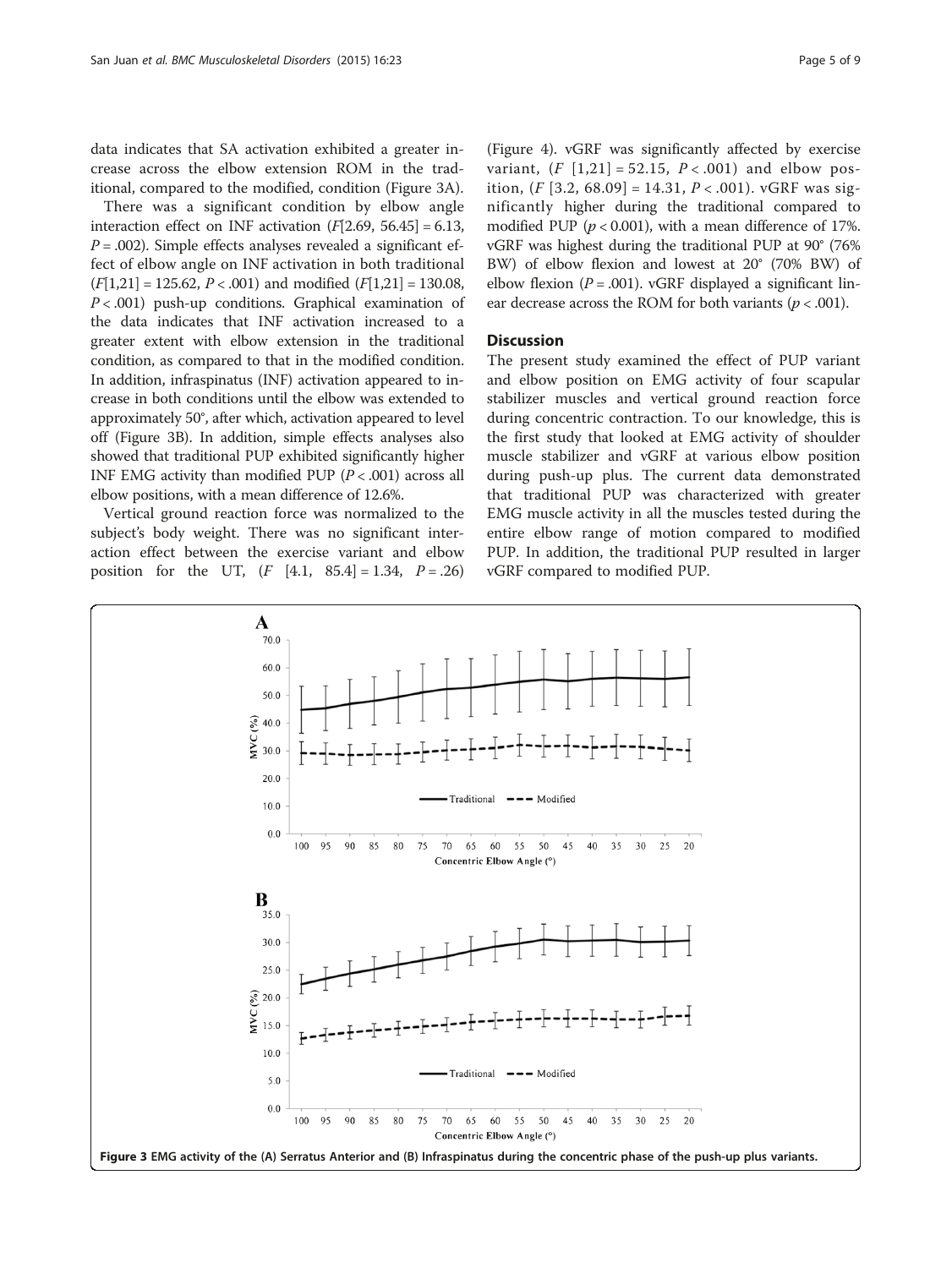<span id="page-5-0"></span>

The push-up plus exercise is considered to be the best exercise to activate the Serratus Anterior [[8,14](#page-7-0)]. It has been shown that SA EMG activity ranged from 69% to 120% maximum voluntary isometric contraction (MVIC) during some variants of push-up exercise [[8,14](#page-7-0),[19,20](#page-7-0),[23,30,31\]](#page-7-0). In the current study, the SA EMG activity ranged from 45% to 57% MVC, which is below the value reported in the literature. The difference between the EMG values may be due to the fact that the current study performed the MVIC in a different method. However, in a recent study by Sciascia et al., they reported similar SA EMG activity to the present study during the push-up plus exercise [\[32](#page-8-0)]. Although, their results were from subjects with multi-directional instability and isolated anterior instability of the shoulder, they reported no significant differences between healthy and shoulder instability patients in SA EMG activity during the PUP exercise.

The present data also showed increased SA activity during elbow extension. During the modified PUP, there was only a 3% change in the entire concentric phase of the PUP. This shows that when performing the modified version of the PUP, the added motion of protracting the shoulder blade upon completion of the push-up repetition is not necessitated. The highest SA EMG activity during the concentric phase of the modified PUP happened at 55° of elbow extension, while in the traditional PUP, the highest SA EMG activity occurred at 20° of concentric elbow extension, which is during the plus phase of the exercise.

The UT and LT are considered to be two of the main scapular stabilizers [\[33\]](#page-8-0). Both the UT and LT contribute to scapular upward rotation during humeral elevation [[34\]](#page-8-0). However, the UT also contributes to anterior tilting by drawing the clavicle medially and upwards [\[34](#page-8-0)], which could decrease the subacromial space and can increase the risk of subacromial impingement [[5\]](#page-7-0). The LT also assists in posterior tilting during humeral elevation [[35\]](#page-8-0). Thus, the goal in most shoulder impingement rehabilitation protocol is to decrease the activity of the UT compared to the LT during arm elevation. Consequently, the scapula will be in a more posteriorly tilted position, which increases the subacromial space. In the current study, both variants of PUP started with the UT (24% MVC) having an increased muscle activity compared to the LT (19% MVC). However, during the midrange of the concentric phase of the PUP, there was a shift in activation pattern. The UT (20% MVC) decreased and the LT (24.8% MVC) increased its EMG activation starting at 70° of elbow extension up to the plus phase (i.e. 20° of elbow extension) of the traditional PUP exercise. These results are in accordance with previous studies that examined different variance of push-up plus exercise with the UT ranging from 20.5% - 25.2% MVC [[15,31\]](#page-7-0). For the LT, Park et al. [[15\]](#page-7-0) examined the LT during wall push-up plus and wall slide device and reported a range of 11.6% - 16.1% MVC [[15](#page-7-0)]. The current study had a higher LT EMG activity. This difference can be attributed to the position that the push-up plus was implemented. The PUP exercise performed in Park et al. [[15](#page-7-0)] study was accomplished standing up against the wall while the current study had the subjects complete the PUP on the ground. The wall PUP is considered to be less demanding than the traditional on the ground PUP [[8\]](#page-7-0). The modified PUP did not change muscle activation patterns until the elbow was at 55° of elbow extension. The shift of muscle activity into a more LT than UT during the PUP is important to avoid impingement of soft tissues under the subacromial space.

The infraspinatus is one of the rotator cuff muscles. Its main function is to externally rotate the humerus [[36\]](#page-8-0). It also serves to assist in centralizing the humeral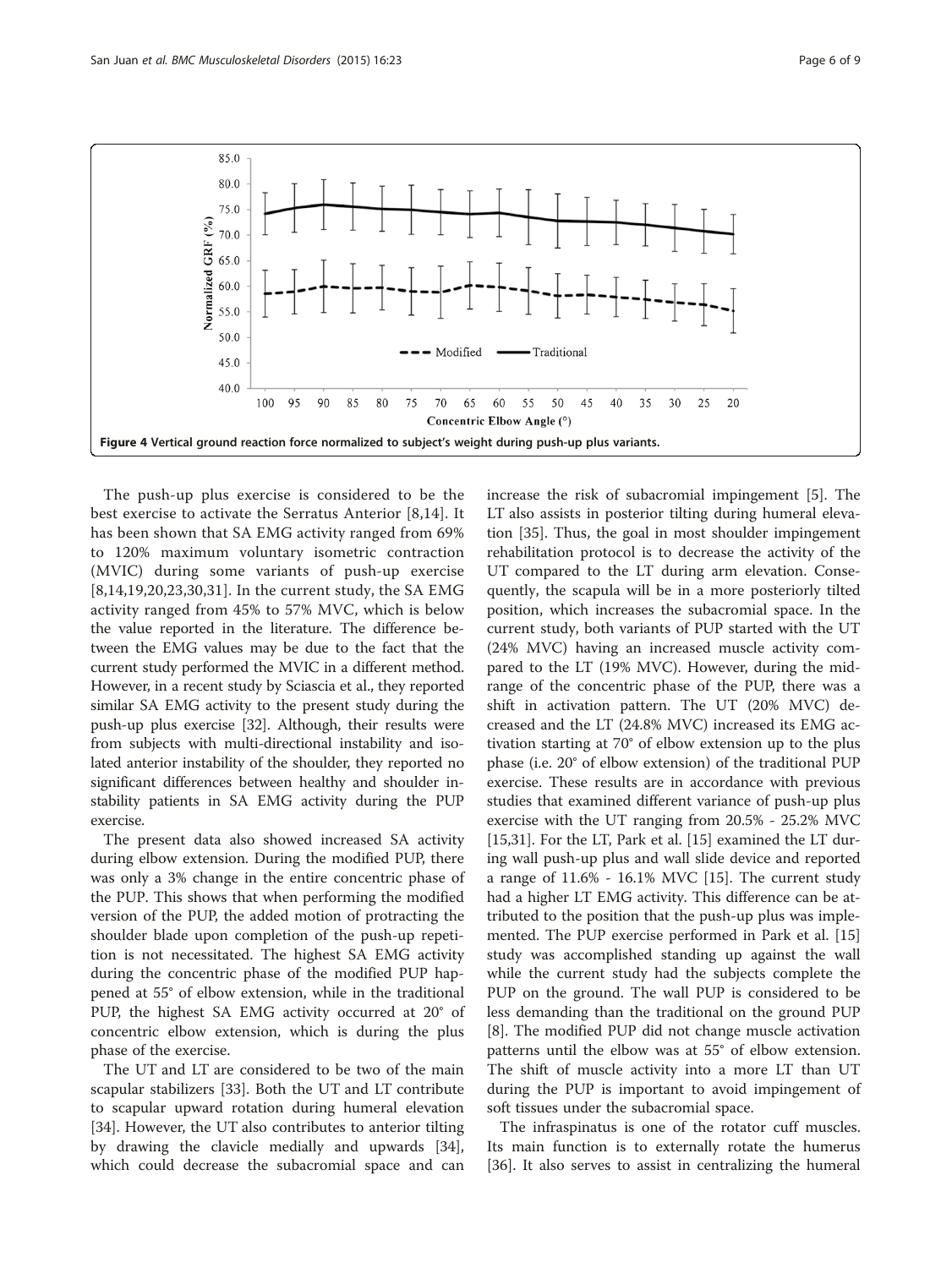head into the glenoid during shoulder motion [\[37\]](#page-8-0). In the current study, the infraspinatus was activated during both PUP variants. The traditional PUP had the greatest EMG activity (30% MVC) when the elbow was less than 50° of elbow flexion. This result is in accordance with Sciascia et al. [[32\]](#page-8-0) while subjects performed the PUP exercise. During humeral elevation in the scapular plane, infraspinatus activity has been reported to be between 10% - 25% MVC [[29](#page-7-0)[,38](#page-8-0)]. Conversely, it has been shown that sidelying external rotation exercise and prone external rotation can elicit a great amount of EMG activity equal to 62% and 63% MVIC, respectively [\[32,39\]](#page-8-0). However, these exercises were designed to isolate the INF. The result of the present study demonstrates that PUP exercise is not an ideal exercise to strengthen the INF. Even with the increased demand or complexity to maintain stability in the shoulder musculature during the PUP exercise, the INF had the same amount of activation with scapular plane elevation.

Our results indicated greater vGRF across the ROM in the traditional versus the modified PUP variant. This finding confirms those of previous studies examining ground reaction forces in these variants in both static positions [[16\]](#page-7-0) and dynamic movement [[25](#page-7-0)[,40](#page-8-0)]. In the traditional variant, vGRF ranged from 70.18% - 75.99% body weight, while in the modified variant, vGRF ranged from 52.95% - 57.95%. These ranges compare well to the percentage of body weight supported in the "up" and "down" positions of the traditional and modified variants reported by Suprak, Dawes, and Stephenson [[16](#page-7-0)]. Ebben et al. reported similar findings with respect to the peak GRF in various push-up exercises, which included traditional and modified variants, as well as those with feet elevated, and those with hands elevated on boxes of increasing height [\[40](#page-8-0)]. These investigators reported increasing peak vGRFs as the push-up variant was altered from hands elevated 60.96 cm to modified to hands elevated 30.48 cm to traditional to feet elevated 30.48 cm and 60.98 cm. These results are in support of the present data in that they confirm the pattern of greater vGRF in the traditional versus the modified push-up. Gouvali and Boudolos also reported greater vGRF in the traditional variant, as compared to the modified [\[25](#page-7-0)]. However, they reported peak vGRFs of 66% and 53% in the traditional and modified push-up ROM, respectively. This difference between their findings and those in the present study may be related to the different subjects included in the two studies. In their study, Gouvali and Boudolos included only male subjects, while the present study included both males and females. This difference may have impacted the distribution of body mass in subjects in the two studies, leading to a greater percentage observed in the present data [[25](#page-7-0)].

The second important finding with regards to the vGRF in this study was the significant linear decrease in vGRF with elbow extension in the concentric portion of both variants. We hypothesize that the increase in vGRF with elbow extension is the result of the whole-body center of mass location moving further from the point of contact (feet or knees) with the support surface (floor) in the horizontal direction, resulting in greater gravitational torque that must be overcome by the vGRF in order to perform the exercise. This finding, again, supports those of Suprak, Dawes, and Stephenson, who reported greater vGRF in the "down" versus the "up" position of both variants [\[16](#page-7-0)].

Lastly, one of the more surprising finding in the current study was that the subjects did not lock their elbows at the end of the concentric phase of the push-up plus. The minimum elbow extension angle was 20° during the concentric phase of the PUP exercise. The investigators made sure that all the subjects were performing the exercises correctly, and they were protracting their shoulders at the end of the concentric phase of the PUP. To our knowledge, this is the first study that examined the entire elbow angle range of motion during the concentric phase of the PUP. The usual direction to subject performing the PUP is to extend their elbow to a standard push-up position and continued rise up by protracting the scapula [[14](#page-7-0)]. There are no studies that reported the specific elbow angle position throughout the entire concentric phase of the push-up plus exercise.

There were limitations that needed to be acknowledged and addressed regarding the present study. The first limitation concerns the elbow kinematics in 2D during the PUP. In order to avoid error in projection angle of the elbow, the investigator made sure that the camera was directly perpendicular to the elbow motion. Additionally, the hand placement of each subject was clearly marked on the force plate to maintain consistent subject location between trials. The second limitation is EMG cross talk between adjacent muscles. This limitation is inherent in every surface EMG study. In order to address this limitation, the investigator did a specific manual muscle test for every muscle tested before the normalization of the signal and during each trial.

#### Conclusion

This current study demonstrated that traditional PUP resulted in increased EMG activity of the LT, SA, UT and INF compared to the modified PUP during the concentric phase. The highest activity of the serratus anterior occurred at 55° of elbow extension during the concentric phase of the traditional PUP. This suggests that the plus phase of the PUP is not necessary to attain greater activity of the SA when performing traditional PUP. However, during the modified PUP, the highest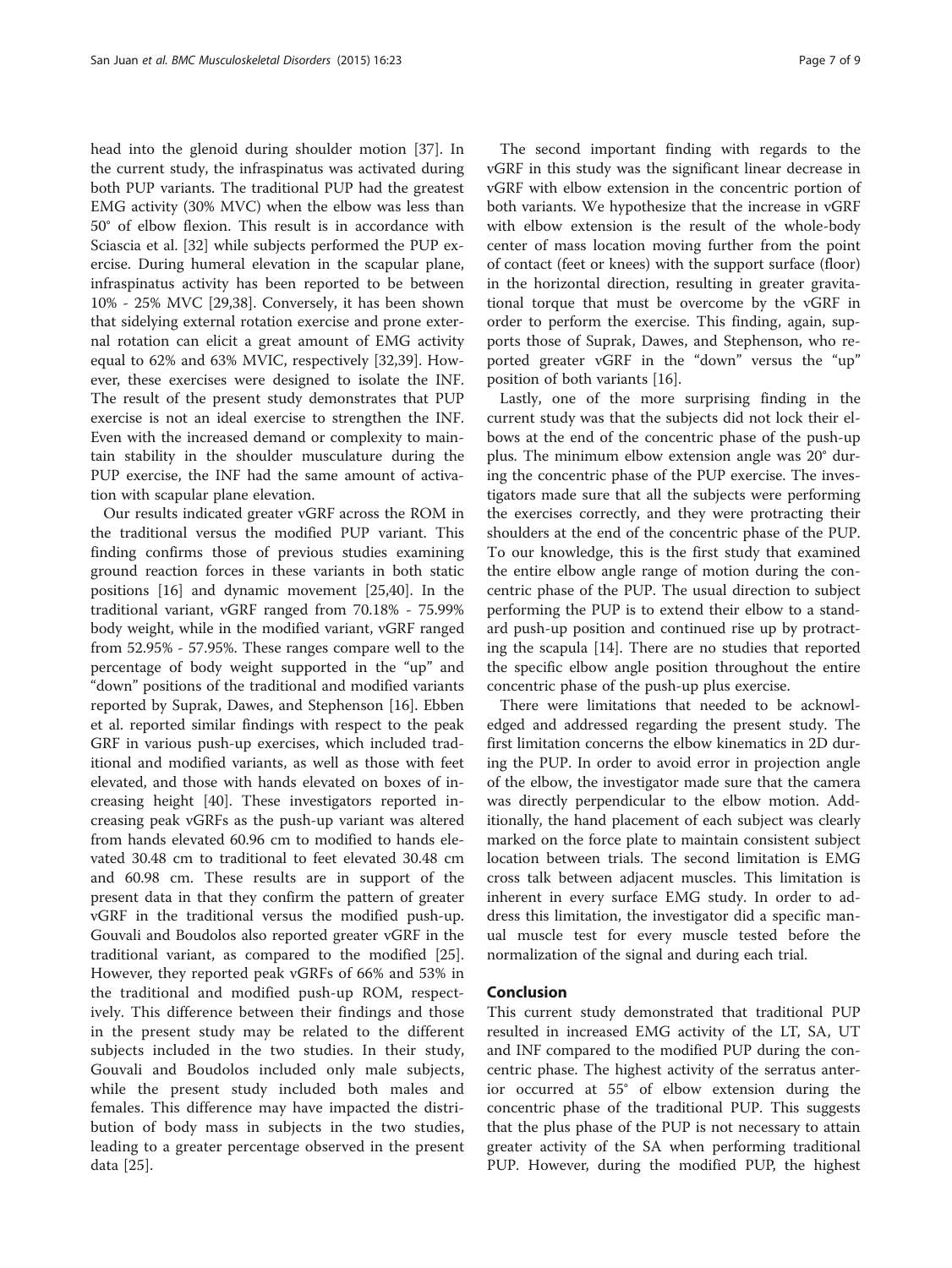<span id="page-7-0"></span>activity of the SA occurred at the plus-phase. Additionally, the traditional PUP resulted in increased vGRF in the entire elbow ROM during the concentric phase of the exercise compared to modified PUP. These results can be helpful in clinical application when prescribing PUP exercises to patients with shoulder pathology (i.e. subacromial impingement syndrome). However, care should be taken when considering these exercises for patient population, since the current study utilized healthy subjects. It should be noted that progression is important when recommending PUP variants. It is beneficial to start with the modified PUP variant earlier in the shoulder rehabilitation phase since it demands lesser internal torque in the upper extremity.

#### Competing interests

All the authors declare that they have no competing interests.

#### Authors' contributions

All the requirements for authorship have been met. JSJ and ML performed the data collection. DS participated in the design of the study and performed statistical analysis. SR participated in the design and conceptualization of the study. JSJ was responsible for writing the manuscript. All authors read and approved the final manuscript.

#### Authors' information

Jun G. San Juan, PhD, ATC, is an Assistant Professor of Kinesiology at Western Washington University, Bellingham, WA, USA and is a certified athletic trainer. David N. Suprak, PhD, ATC, CSCS is an Associate Professor at Western Washington University in the Kinesiology program and is a certified athletic trainer and strength and conditioning specialist. Sean M. Roach, PhD, DPT, ATC, is a research associate at Western Institute of Neuromechanics which is a non-profit research organization based in Eugene, OR, USA. He is also a practicing physical therapist. Marc Lyda, MA, is a research assistant at Western Institute of Neuromechanics.

#### Acknowledgements

We would like to thank Ken Scoggins for providing invaluable contributions to the collection of data and maintenance of the database.

#### Author details

<sup>1</sup>Department of Physical Education, Health and Recreation, Western Washington University, Bellingham, WA, USA. <sup>2</sup>Western Institute of Neuromechanics, Eugene, OR, USA.

#### Received: 17 October 2014 Accepted: 30 January 2015 Published online: 10 February 2015

#### References

- 1. Tsai NT, McClure PW, Karduna AR. Effects of muscle fatigue on 3-dimensional scapular kinematics. Arch Phys Med Rehabil. 2003;84:1000–5.
- 2. Borstad JD, Ludewig PM. Comparison of scapular kinematics between elevation and lowering of the arm in the scapular plane. Clin Biomech (Bristol, Avon). 2002;17:650–9.
- 3. Yano Y, Hamada J, Tamai K, Yoshizaki K, Sahara R, Fujiwara T, et al. Different scapular kinematics in healthy subjects during arm elevation and lowering: glenohumeral and scapulothoracic patterns. J Shoulder Elbow Surg. 2010;19:209–15.
- 4. Amasay T, Karduna AR. Scapular kinematics in constrained and functional upper extremity movements. J Orthop Sports Phys Ther. 2009;39:618–27.
- Ludewig PM, Cook TM. Alterations in shoulder kinematics and associated muscle activity in people with symptoms of shoulder impingement. Phys Ther. 2000;80:276–91.
- Royer PJ, Kane EJ, Parks KE, Morrow JC, Moravec RR, Christie DS, et al. Fluoroscopic assessment of rotator cuff fatigue on glenohumeral arthrokinematics in shoulder impingement syndrome. J Shoulder Elbow Surg. 2009;18:968–75.
- 7. Ludewig PM, Reynolds JF. The association of scapular kinematics and glenohumeral joint pathologies. J Orthop Sports Phys Ther. 2009;39:90–104.
- 8. Ludewig PM, Hoff MS, Osowski EE, Meschke SA, Rundquist PJ. Relative balance of serratus anterior and upper trapezius muscle activity during push-up exercises. Am J Sports Med. 2004;32:484–93.
- 9. Park SY, Yoo WG, Kim MH, Oh JS, An DH. Differences in EMG activity during exercises targeting the scapulothoracic region: a preliminary study. Man Ther. 2013;18:512–8.
- 10. Lehman GJ, MacMillan B, MacIntyre I, Chivers M, Fluter M. Shoulder muscle EMG activity during push up variations on and off a Swiss ball. Dyn Med. 2006;5:7.
- 11. Marshall P, Murphy B. Changes in muscle activity and perceived exertion during exercises performed on a swiss ball. Appl Physiol Nutr Metab. 2006;31:376–83.
- 12. Sandhu JS, Mahajan S, Shenoy S. An electromyographic analysis of shoulder muscle activation during push-up variations on stable and labile surfaces. Int J Shoulder Surg. 2008;2:30–5.
- 13. Jeong SY, Chung SH, Shim JH. Comparison of Upper Trapezius, Anterior Deltoid, and Serratus Anterior Muscle Activity during Push-up plus Exercise on Slings and a Stable Surface. J Phys Ther Sci. 2014;26:937–9.
- 14. Decker MJ, Hintermeister RA, Faber KJ, Hawkins RJ. Serratus anterior muscle activity during selected rehabilitation exercises. Am J Sports Med. 1999;27:784–91.
- 15. Park SY, Ahn TK, Eom JH, Youn HJ, Kim IK, Yoo WG. Scapulothoracic Muscle Activity during Use of a Wall Slide Device (WSD), a Comparison with the General Wall Push up Plus. J Phys Ther Sci. 2014;26:805–6.
- 16. Suprak DN, Dawes J, Stephenson MD. The effect of position on the percentage of body mass supported during traditional and modified push-up variants. J Strength Cond Res. 2011;25:497–503.
- 17. de Oliveira AS, de Morais CM, de Brum DP. Activation of the shoulder and arm muscles during axial load exercises on a stable base of support and on a medicine ball. J Electromyogr Kinesiol. 2008;18:472–9.
- 18. Michener LA, McClure PW, Karduna AR. Anatomical and biomechanical mechanisms of subacromial impingement syndrome. Clin Biomech (Bristol, Avon). 2003;18:369–79.
- 19. Moseley Jr JB, Jobe FW, Pink M, Perry J, Tibone J. EMG analysis of the scapular muscles during a shoulder rehabilitation program. Am J Sports Med. 1992;20:128–34.
- 20. Andersen CH, Zebis MK, Saervoll C, Sundstrup E, Jakobsen MD, Sjogaard G, et al. Scapular muscle activity from selected strengthening exercises performed at low and high intensities. J Strength Cond Res. 2012;26:2408–16.
- 21. Lunden JB, Braman JP, Laprade RF, Ludewig PM. Shoulder kinematics during the wall push-up plus exercise. J Shoulder Elbow Surg. 2010;19:216–23.
- 22. Park SY, Yoo WG. Differential activation of parts of the serratus anterior muscle during push-up variations on stable and unstable bases of support. J Electromyogr Kinesiol. 2011;21:861–7.
- 23. Youdas JW, Budach BD, Ellerbusch JV, Stucky CM, Wait KR, Hollman JH. Comparison of muscle-activation patterns during the conventional push-up and perfect push-up exercises. J Strength Cond Res. 2010;24:3352–62.
- 24. Kim ER, Oh JS, Yoo WG. Effect of Vibration Frequency on Serratus Anterior Muscle Activity during Performance of the Push-up Plus with a Redcord Sling. J Phys Ther Sci. 2014;26:1275–6.
- 25. Gouvali MK, Boudolos K. Dynamic and electromyographical analysis in variants of push-up exercise. J Strength Cond Res. 2005;19:146–51.
- 26. Lou S, Lin CJ, Chou PH, Chou YL, Su FC. Elbow load during pushup at various forearm rotations. Clin Biomech (Bristol, Avon). 2001;16:408–14.
- 27. Suprak DN, Bohannon J, Morales G, Stroschein J, San Juan JG. Scapular kinematics and shoulder elevation in a traditional push-up. J Athl Train. 2013;48:826–35.
- 28. Cram JR, Kasman GS, Holtz J. Introduction to surface electromyography. Gaithersburg, Md: Aspen Publishers; 1998.
- 29. McCully SP, Suprak DN, Kosek P, Karduna AR. Suprascapular nerve block results in a compensatory increase in deltoid muscle activity. J Biomech. 2007;40:1839–46.
- 30. Tucker WS, Campbell BM, Swartz EE, Armstrong CW. Electromyography of 3 scapular muscles: a comparative analysis of the cuff link device and a standard push-up. J Athl Train. 2008;43:464–9.
- 31. Kim JB, Choi IR, Yoo WG. A comparison of scapulothoracic and trunk muscle activities among three variations of knee push-up-plus exercise. J Phys Ther Sci. 2011;23:365–7.